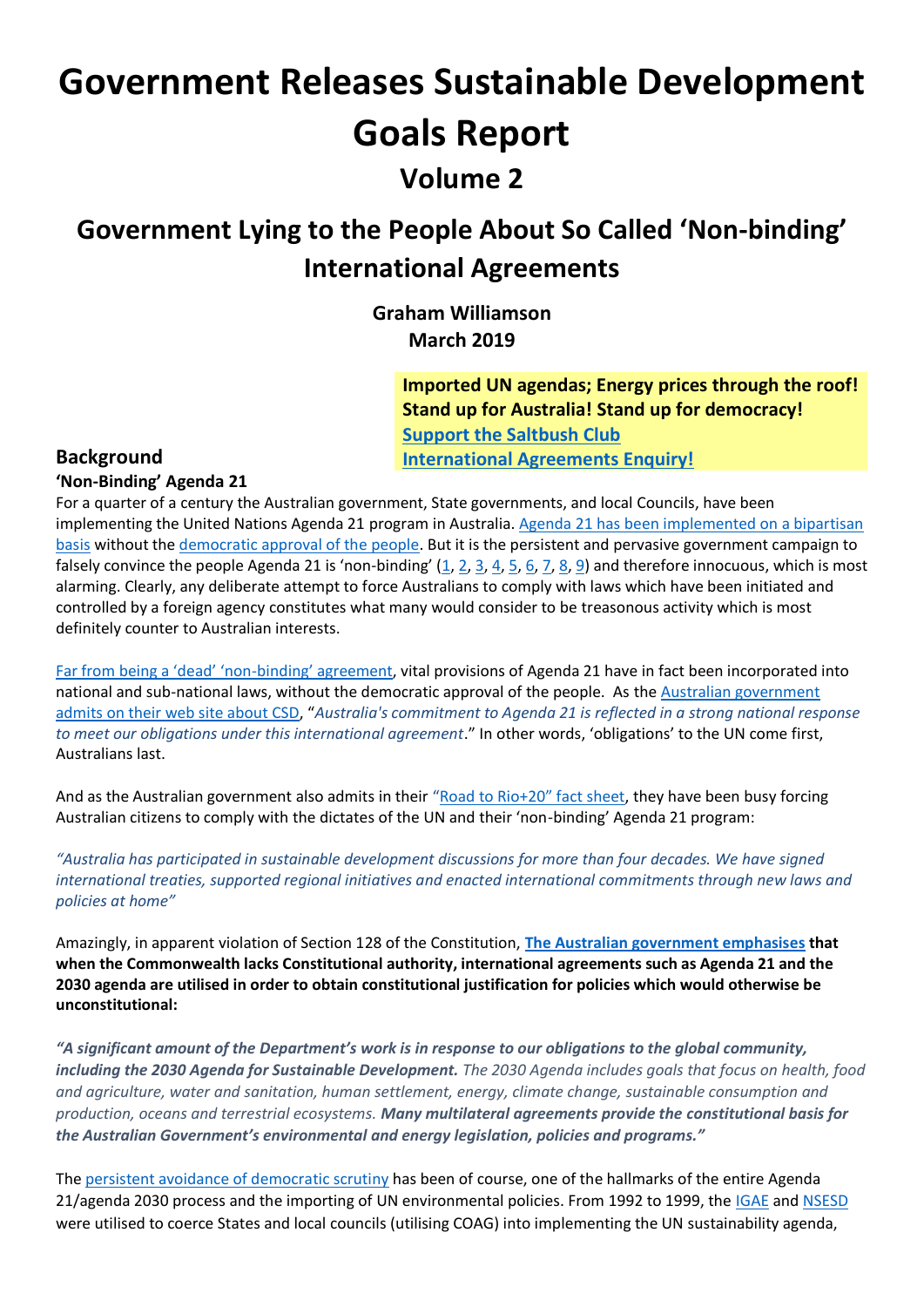and vital provisions of Agenda 21, such as the 'precautionary principle', were written into domestic legislation in order to enforce the various UN directives upon Australian citizens.

The [Australian Panel of Experts on Environmental Law](http://apeel.org.au/) (APEEL) highlighted the 'democratic deficit' intrinsic to the COAG system and the IGAE, in their ["Environmental Governance" paper](https://static1.squarespace.com/static/56401dfde4b090fd5510d622/t/58faabf1b3db2b0df84a20c7/1492823030329/APEEL_Environmental_governance.pdf):

*"a consideration of COAG and the Ministerial Council system, whose operations have been criticised by some legal commentators for involving a so-called 'democracy deficit'. In particular, it has been suggested that the process involved for the development of many outputs from these bodies has been managed exclusively by senior government officials and has not allowed for regular involvement in outcomes by parliaments (both state and/or Commonwealth) or key stakeholders (including both industry and the community). These criticisms have strong relevance in the context of environmental federalism, since two key intergovernmental agreements (the IGAE in 1992 and the HOA in 1997) were developed by COAG without any form of public consultation and have not been subjected to any discussion or scrutiny within either the Commonwealth or state parliaments. The result has been a substantial reframing of the constitutional capacity of the Commonwealth on environmental matters through political accords reached behind closed doors and without any form of external scrutiny"*

John Howard's [EPBC Act](https://www.environment.gov.au/epbc/about) was introduced, not just t[o further embed the principles of ESD into Commonwealth laws](http://www.aph.gov.au/About_Parliament/Parliamentary_Departments/Parliamentary_Library/pubs/rp/RP9798/98rp16)*,* but also to further enforce compliance with "*international obligations*" such as [the UN Agenda 21 program,](http://www.un.org/esa/agenda21/natlinfo/countr/austral/inst.htm) as admitted by the "**[Independent Review of the Environment Protection & Biodiversity Conservation Act 1999](https://www.environment.gov.au/resource/independent-review-environment-protection-and-biodiversity-conservation-act-1999-interim)**". **As [Chapter 2 of the review points out,](https://www.environment.gov.au/system/files/resources/5d70283b-3777-442e-b395-b0a22ba1b273/files/02-objectives.pdf) the role of the EPBC Act was to enforce allegiance to foreign agencies, NOT reinforce democracy and national sovereignty:**

### *" the primary role of the Act – to implement Australia's international obligation to develop in an ecologically sustainable manner."*

**There was no concern about exactly who we are internationally 'obliged to', or whether this obligation was democratic**. **And there was no concern whatsoever about the government's democratic domestic obligations.**

Perhaps the 'non-binding' innocuous nature of Agenda 21 was best summarised in 1997, by then [UN Secretary-](https://www.un.org/press/en/1997/19970623.GA9259.html)[General, Kofi Annan,](https://www.un.org/press/en/1997/19970623.GA9259.html) :



*"Failure to act now to implement Agenda 21 could damage the planet irreversibly, unleashing a spiral of increased hunger, deprivation, disease and squalor….. Stressing that Agenda 21 was unprecedented, he said Member States must act in 'unprecedented ways to implement it'."*

**Imported Laws, Agenda 21, & the Globalisation of Environmental Law** Unbeknown to most Australians, Agenda 21 commenced a revolutionary and shameful

period in Australian politics where our politicians abandoned democracy and the Australian people and began importing our environmental laws from the UN. According to **Dr Chris McGrath in "[Synopsis of the Queensland](http://www.envlaw.com.au/sqels5.pdf)  [Environmental Legal System](http://www.envlaw.com.au/sqels5.pdf)"**:

*"There is a constant tension between the sovereignty of nations and their international obligations. ……the Commonwealth Government has a constitutional power to implement Australia's international legal obligations…… this gives it virtually a "blank cheque" to enlarge its legislative power within the Australian federation"*

McGrath continues in *"***[Does Environmental Law Work?](http://www.envlaw.com.au/delw.pdf)***":*

 *"International policy documents and debate such as the Bruntland Report in 1987 and Agenda 21 in 1992 contributed significantly to the massive expansion of environmental law in Australia in the 1990s."*

As **Professor Ben Boer** points out in "**[The Globalisation of Environmental Law, The Role of the United Nations](http://www.austlii.edu.au/au/journals/MelbULawRw/1995/8.pdf)**", Agenda 21 represents the "*globalisation of environmental law*":

"*The acceptance of the concept of sustainable development around the world is indicative of the globalisation of environmental law and policy"*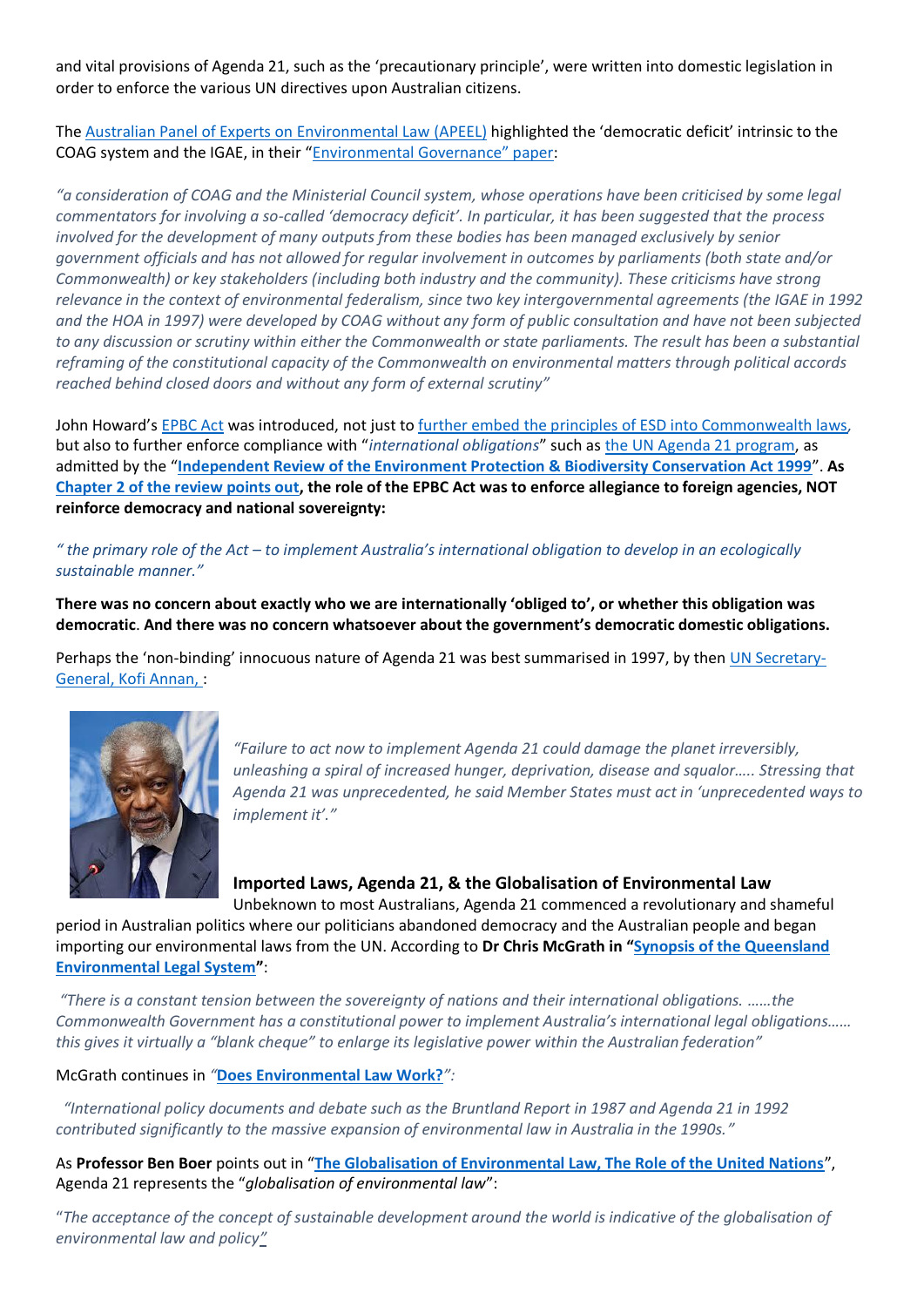Boer continues in "**[The Globalisation of Environmental Law](http://www.austlii.edu.au/au/journals/ALRCRefJl/2000/7.html)**":

 *"Agenda 21 is aimed particularly at the achievement of sustainable development across every sector of human activity ……..Agenda 21 also explicitly recognises and promotes the globalisation of environmental law and policy"*

Boer's analysis has been further corroborated by Brian Preston and Charlotte Hanson who referred to Agenda 21 in "**[The Globalisation and Harmonisation of Environmental Law: An Australian Perspective](http://www.lec.justice.nsw.gov.au/Documents/prestoncj%20globalisation%20and%20harmonisation%20of%20environmental%20law%20-%20(2013)%2016%20apjel%201.pdf)**":

*"There has been an incorporation of these international and national soft law instruments as policies by the governments of the Commonwealth and the states and territories. This process of incorporation has been consolidated by soft law principles becoming statutory requirements in Australia……Agenda 21 emphasises the need to provide an effective legal and regulatory framework"*

### **The facts are perfectly clear.**

### **Ending Democracy & Disenfranchising the People to Facilitate Globalism & UN Interference**

In the 1990s though, after IGAE and Agenda 21, the Commonwealth progressively moved away from domestic democratic legitimisation and expressed increasing allegiance to the United Nations and global interests. They now had the power to bypass the Australian Constitution and subvert democracy. As a result, democratic domestic obligations (ie. the Australian people) have been replaced by 'global obligations' & an undemocratic subservience to organisations such as the UN.

**Today, the Australian government quite openly admits they utilise UN agreements to bypass the Constitution instead of seeking democratic legitimisation from the people. The government openly prefers to obtain legitimisation and legalisation from the UN, and the dictators that comprise the UN, rather than seek the democratic approval of the Australian people. Politics is ideologically centred. NOT people centred.** This is the new political reality in many previously democratic sovereign states. Elections are no longer about implementing the will of the people in regard to primary agendas.

**Alarmingly, both major political parties in Australia continue to pledge their support to the UN for this entire agenda. At the same time, no doubt because of the repugnance and undemocratic nature of this entire globalist agenda, Australian politicians realise that the people must be prevented from having any democratic say regarding this agenda, and the interference of the UN in Australian domestic affairs.** Both sides of the House have shown their absolute determination to ensure the UN's global agenda is not included in the electoral agenda. The UN has even established an extensive [PR machine](https://web.archive.org/web/20160401224001/https:/stakeholderforum.org/fileadmin/files/Post2015AdvocacyToolkit.pdf) to promote global activism and effectively bypass democratic consideration by nation states.

#### [As John Fonte summarises:](https://www.fpri.org/article/2011/10/sovereignty-or-submission-liberal-democracy-or-global-governance/)

### "*Today we are at the beginning of an epic world-wide political and ideological conflict between the forces of global governance (including disaggregated elements in democracies) and the liberal democratic nation-state….."*

### **The 2030 Agenda & the Sustainable Development Goals**

Following on from Agenda 21, in September 2015 the Australian government attended the UN SDG Summit in New [York](https://sustainabledevelopment.un.org/post2015/summit) where then Foreign Minister Julie Bishop signed the UNs [2030 agenda and the Sustainable Development Goals,](https://sustainabledevelopment.un.org/post2015/transformingourworld) an agreement which was [intended to continue, and expand, the previous Agenda 21](https://sustainabledevelopment.un.org/content/documents/733FutureWeWant.pdf) [\(10,](http://www.galileomovement.com.au/docs/gw/2030_AgendaBetrayal.pdf) [11,](http://www.galileomovement.com.au/docs/gw/UN_SDG_TrueAgenda2.pdf) [12,](http://carbon-sense.com/wp-content/uploads/2016/07/a-summary-of-betrayal.pdf) [13\)](https://www.aph.gov.au/DocumentStore.ashx?id=0b5b961d-77a5-4da9-87e7-7ca568baf91f&subId=563888). The UN's post-2015 agenda was born in 2012 at the [Rio +20 Conference](http://www.uncsd2012.org/content/documents/814UNCSD%20REPORT%20final%20revs.pdf) which was [attended by then Prime Minister Julia Gillard.](http://en.wikipedia.org/wiki/United_Nations_Conference_on_Sustainable_Development) But will the government enforce the provisions of the 2030 Agenda as they have done with Agenda 21? And if so will they do so honestly and democratically by declaring their intentions during election campaigns?

In April 2015, about 6 months before Julie Bishop signed the 2030 Agenda in September 2015, [Bronwyn Bishop and](http://archive.ipu.org/conf-e/132/list.pdf)  [Cory Bernardi](http://archive.ipu.org/conf-e/132/list.pdf) led an Australian delegation to the [132nd IPU Assembly in Hanoi.](http://archive.ipu.org/conf-e/132agnd.htm) At that meeting they signed the **[Hanoi Declaration](http://archive.ipu.org/conf-e/132/rpt-gendebate.htm)**, stating their promise to ensure the 2030 Agenda and the Sustainable development Goals would be enforced by domestic laws:

*"We, parliamentarians from over 130 countries and 23 international and regional parliamentary organizations, gathered in Hanoi, Viet Nam, reviewed the emerging sustainable development goals and considered our role in attaining them.*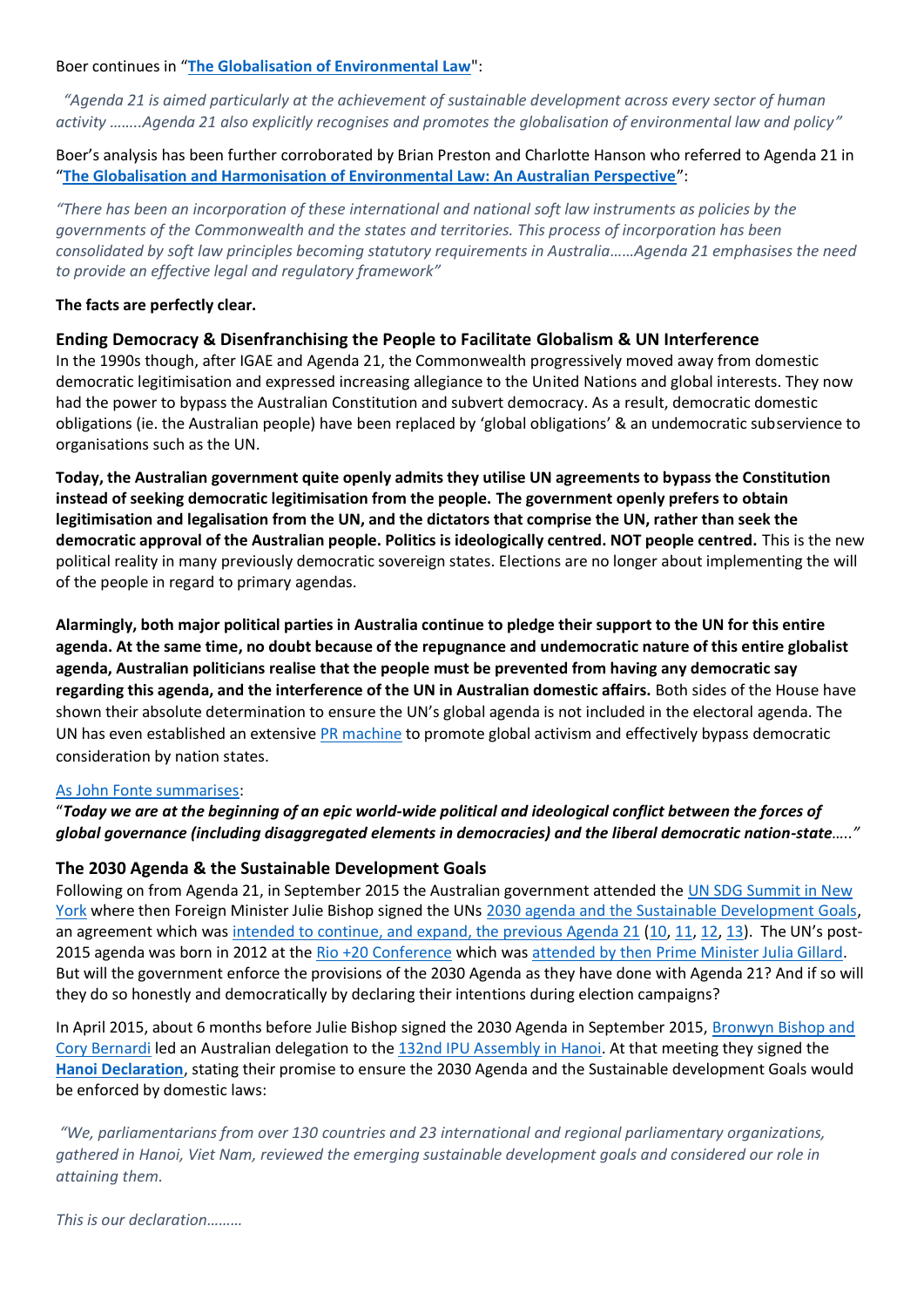*At this critical moment, we, the parliamentarians of the world, reaffirm our vision for people-centred sustainable development based on the realization of all human rights,,,,,,,,, All government institutions must be representative and accessible to all…….. We commit to doing our utmost to strengthen national ownership of the goals, particularly by making them known to our constituents. People must understand how the goals are relevant to their lives. As representatives of the people, we are responsible for ensuring that each and every voice is heard in the political process without discrimination and irrespective of social status. We commit to translating the goals into enforceable domestic laws and regulations, including through the critical budget process. Each country must do its part to ensure that all the goals are met…….. we will do our utmost to institutionalize the goals in every parliament, with sufficient time for discussion and monitoring. Parliamentary committees and processes must pursue all goals coherently………. We pledge to make laws and budgetary provisions in line with the national sustainable development plan………. we will support the implementation of all international commitments…….. we will seek to engage with United Nations field operations in our countries to share information and explore all avenues for cooperation to advance our national plans."*

When [Julie Bishop signed the 2030](https://sustainabledevelopment.un.org/post2015/transformingourworld) Agenda agreement in September she acknowledged the need for enforcement by domestic legislation which was an integral part of the agreement:

*45. We acknowledge also the essential role of national parliaments through their enactment of legislation and adoption of budgets and their role in ensuring accountability for the effective implementation of our commitments. Governments and public institutions will also work closely on implementation with regional and local authorities, subregional institutions, international institutions, academia, philanthropic organisations, volunteer groups and others.*

It is hardly surprising that the UN and other experts have emphasised the fact that the 2030 Agenda must be enforced by domestic legislation [\(14,](https://agora-parl.org/resources/aoe/sustainable-development-goals-sdgs-post-2015-agenda) [15,](https://myworld2015.files.wordpress.com/2017/04/parliamentary-manual-updated.pdf) [16\)](https://www.together2030.org/wp-content/uploads/2018/07/Engaging-parliaments-on-the-2030-Agenda-and-the-SDGs.pdf), and in fact, the [UN is monitoring such legislation in countries around](http://workspace.unpan.org/sites/Internet/Documents/UNPAN97468.pdf)  [the world.](http://workspace.unpan.org/sites/Internet/Documents/UNPAN97468.pdf) As is pointed out in "**[Engaging parliaments on the 2030 Agenda and the SDGs: representation,](https://www.together2030.org/wp-content/uploads/2018/07/Engaging-parliaments-on-the-2030-Agenda-and-the-SDGs.pdf)  [accountability and implementation](https://www.together2030.org/wp-content/uploads/2018/07/Engaging-parliaments-on-the-2030-Agenda-and-the-SDGs.pdf)**":

*"As an agenda spanning all areas of human activity and the environment, the SDGs may eventually need to be reflected in a country's full legislative body. For instance, making Goal 7 – affordable, reliable, sustainable and modern energy for all – a reality may require countries to put in place legislation to speed up the roll out of renewables and increase electrification……To align with the SDGs and the principles of indivisibility and universality, the cross-cutting themes of the 2030 Agenda may need to be systematically reflected across sectors in national legislation……..Translating the transformational promise of the 2030 Agenda and specific SDGs into actionable legislative proposals will require decision-makers to consider a range of social, cultural, gender, environmental, human rights, poverty and economic impacts."*

Similarly, the UN produces its own [parliamentary guide, sponsored by the Rockefeller Foundation,](https://myworld2015.files.wordpress.com/2017/04/parliamentary-manual-updated.pdf) to guide politicians around the world in legal enforcement of the 2030 Agenda and the SDGs. According to Mitchell Toomey, [in the Foreword:](https://myworld2015.files.wordpress.com/2017/04/parliamentary-manual-updated.pdf)

*"Building political willingness and maintaining SDG momentum at the national level cannot be realised without the active participation and engagement of the nation's law makers".*

The UN guide continues: "*Given their legislative roles, policy oversight and budget approval, Parliaments are central to the development agenda."*

### **But the guide points out that the SDGs must be 'institutionalised' so they cannot be democratically rejected by a change of government:**

*"Institutionalising the SDGs in parliament and ensuring continuous and consistent engagement is crucial especially given the fact that there can be high turn-over of parliamentarians in many parliaments in the world and is therefore important that the engagement is not only based on the enthusiasm and interest of individual members but also institutionalised and built into the administrative system of parliament…..*

*Once the agenda is properly domesticated and mainstreamed into the national development process, the next step is to ensure implementation……Localising the SDGs is a key strategy for effective implementation, so, where they exist, the engagement of sub-national parliaments should be encouraged and supported by national parliaments. Their roles at are similar to the roles of national parliaments at national level…."*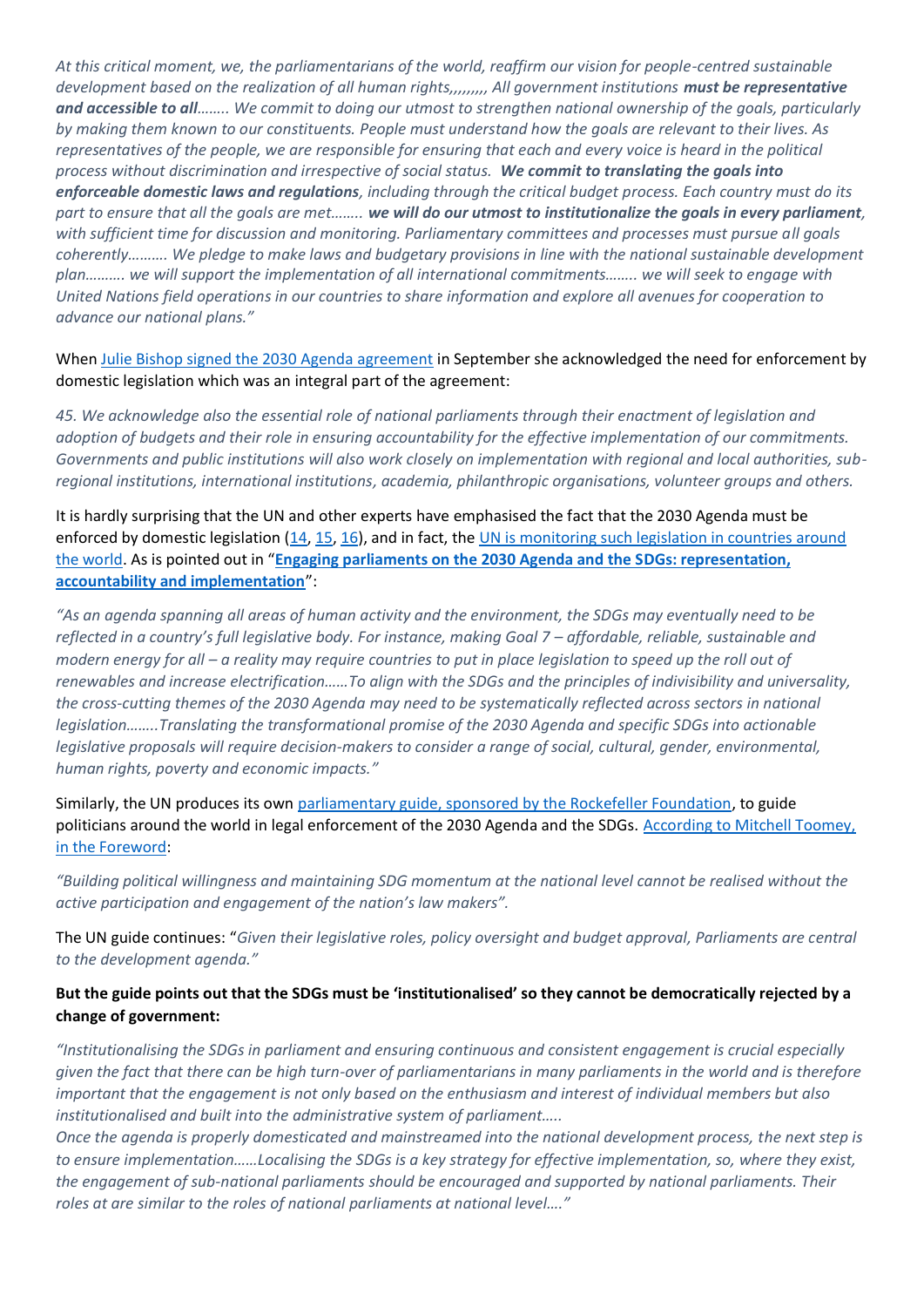The [UNDP](https://www.undp.org/content/undp/en/home.html) and the [IPU](https://www.ipu.org/) also combined to produce *"***[Parliaments and the Sustainable Development Goals](https://www.ipu.org/resources/publications/handbooks/2017-01/parliaments-and-sustainable-development-goals-self-assessment-toolkit) – A self[assessment toolkit](https://www.ipu.org/resources/publications/handbooks/2017-01/parliaments-and-sustainable-development-goals-self-assessment-toolkit)**" to guide our politicians along every step of the way towards total enforcement.

*"This self-assessment toolkit, produced by the IPU and the United Nations Development Programme (UNDP), provides parliaments with the framework to evaluate their readiness to engage on the Sustainable Development Goals (SDGs). It further helps parliamentarians identify good practices, opportunities and lessons learned on how to effectively institutionalize the SDGs and mainstream them into the legislative process."*

I referred extensively to the Toolkit in [my submission to the SDG Enquiry](https://www.aph.gov.au/DocumentStore.ashx?id=0b5b961d-77a5-4da9-87e7-7ca568baf91f&subId=563888), citing many 'self-assessment' questions designed to assess parliamentary progress (see below), but the Committee failed to respond to these issues.

### **Australian Government Tells the People 'Legislative Enforcement' Means 'Non-binding'**

In spite of these facts however, the Australian government has consistently mislead and misinformed the Australian people by pretending the 2030 agenda and the SDGs will be "*voluntary*" or "*non-binding*" [\(17,](https://web.archive.org/web/20160325190233/http:/dfat.gov.au/aid/topics/development-issues/global-development-agenda/Pages/global-development-agenda.aspx) [18,](https://consultations.health.gov.au/health-systems-policy-division/health-in-the-2030-agenda-for-sustainable-developm/supporting_documents/The%202030%20Agenda%20%20Fact%20Sheet.pdf) [19,](https://www.education.gov.au/2030-agenda-sustainable-development) [20,](http://www.agriculture.gov.au/market-access-trade/2030-agenda-sustainable-dev-goals) [21\)](https://www.healthyillawarra.org.au/index.php/resources/united-nations-un-sustainable-development-goals-sdg). According to the government  $(17)$ :

*"While non-binding, the 2030 Agenda will be highly influential, shaping development cooperation and finance flows from a range of sources, including nation states, multilateral organisations, the private sector and philanthropic entities…….The 2030 Agenda is non-binding but has unprecedented buy-in as a result of consultation and negotiations involving all 193 UN member states, the private sector and civil society."*

### [According to the Australian SDG web site:](https://sdgs.org.au/about-us/)

*"The Australian community has certainly started on the road to addressing the SDGs. Much is going on at all levels of government – local, state and national – and within NGOs, academia and the private sector. Leading companies listed on the Australian Stock Exchange as well as smaller organisations are showing the way by using the Goals as a framework for evaluating what they are currently doing and planning for the future."*

Will the 2030 Agenda continue the deception firmly established by Agenda 21, or will the people finally be told the truth about the government's obsessive determination to pretend the entire agenda will be 'non-binding'?

### **Government Report into the 2030 Agenda & the Sustainable Development Goals**

### **Media 'Ban' on Report?**

On the 14<sup>th</sup> February 2019 the government released their [report into the 2030 Agenda and the SDGs.](https://www.aph.gov.au/Parliamentary_Business/Committees/Senate/Foreign_Affairs_Defence_and_Trade/SDGs/Report) Although the 2030 Agenda is intended to '[transform the world](https://sustainabledevelopment.un.org/post2015/transformingourworld)' at a cost of more than [\\$6 trillion annually,](https://www.globalpolicywatch.org/blog/2017/05/29/funding-needs-for-uns-2030-development-agenda/) and affect every aspect of our lives and [every aspect of government,](https://dfat.gov.au/aid/topics/development-issues/2030-agenda/Pages/sustainable-development-goals.aspx) like Agenda 21 it was not considered of sufficient importance to warrant a mention in the mainstream media, let alone a full media investigation.

### **Submissions to the Report**

#### **[Submission from Mr Graham Williamson](https://www.aph.gov.au/DocumentStore.ashx?id=0b5b961d-77a5-4da9-87e7-7ca568baf91f&subId=563888) (submission 3)**

[The fact that vital aspects of the 2030 agenda will be enforced by local laws,](https://www.agora-parl.org/resources/aoe/sustainable-development-goals-sdgs-post-2015-agenda) as noted above, is a major issue:

*"Parliamentarians were among the many voices that helped shaped the global SDGs agenda. Now that the SDGs have officially been adopted, parliamentarians are expected to translate the SDGs into actionable legislation and policies at the national level."*

In spite of these facts however, the Australian government consistently misleads and misinforms the people by pretending the 2030 agenda and the SDGs are "*voluntary*" or "*non-binding*" [\(1](https://web.archive.org/web/20170801055209/http:/dfat.gov.au/aid/topics/development-issues/2030-agenda/Pages/default.aspx)[,2,3\)](https://consultations.health.gov.au/health-systems-policy-division/health-in-the-2030-agenda-for-sustainable-developm/supporting_documents/The%202030%20Agenda%20%20Fact%20Sheet.pdf). This is a well established strategy of successive governments however, followed religiously for more than 2 decades following the Keating government's introduction of Agenda 21 ([4,](http://www.galileomovement.com.au/docs/gw/Agenda21MediaFacts.pdf) [5\)](http://www.galileomovement.com.au/docs/gw/2030_AgendaBetrayal.pdf). Like the 2030 Agenda, the people were told Agenda 21 was voluntary or non-binding even though it was always the government's intention to force the people to comply with the dictates of this UN agreement by passing domestic legislation [\(4,](http://www.galileomovement.com.au/docs/gw/Agenda21MediaFacts.pdf) [5\)](http://www.galileomovement.com.au/docs/gw/2030_AgendaBetrayal.pdf). And like the 2030 Agenda, the people were denied any democratic choice for more than 2 decades  $(4, 5)$  $(4, 5)$ .

When I sought clarification from various government Ministers, including Foreign minister Bishop, as to whether the government intended to utilise this same legislative strategy with the 2030 Agenda, while publicly claiming the Agenda is 'non-binding', ALL refused to comment. [Former Foreign Minister Julie Bishop described the UNs 2030](https://web.archive.org/web/20170818193409/https:/foreignminister.gov.au/speeches/Pages/2015/jb_sp_150927b.aspx?w=tb1CaGpkPX%2FlS0K%2Bg9ZKEg%3D%3D)  [agenda](https://web.archive.org/web/20170818193409/https:/foreignminister.gov.au/speeches/Pages/2015/jb_sp_150927b.aspx?w=tb1CaGpkPX%2FlS0K%2Bg9ZKEg%3D%3D) as "*an ambitious, bold – and necessary – objective……a global objective, the product of unprecedented*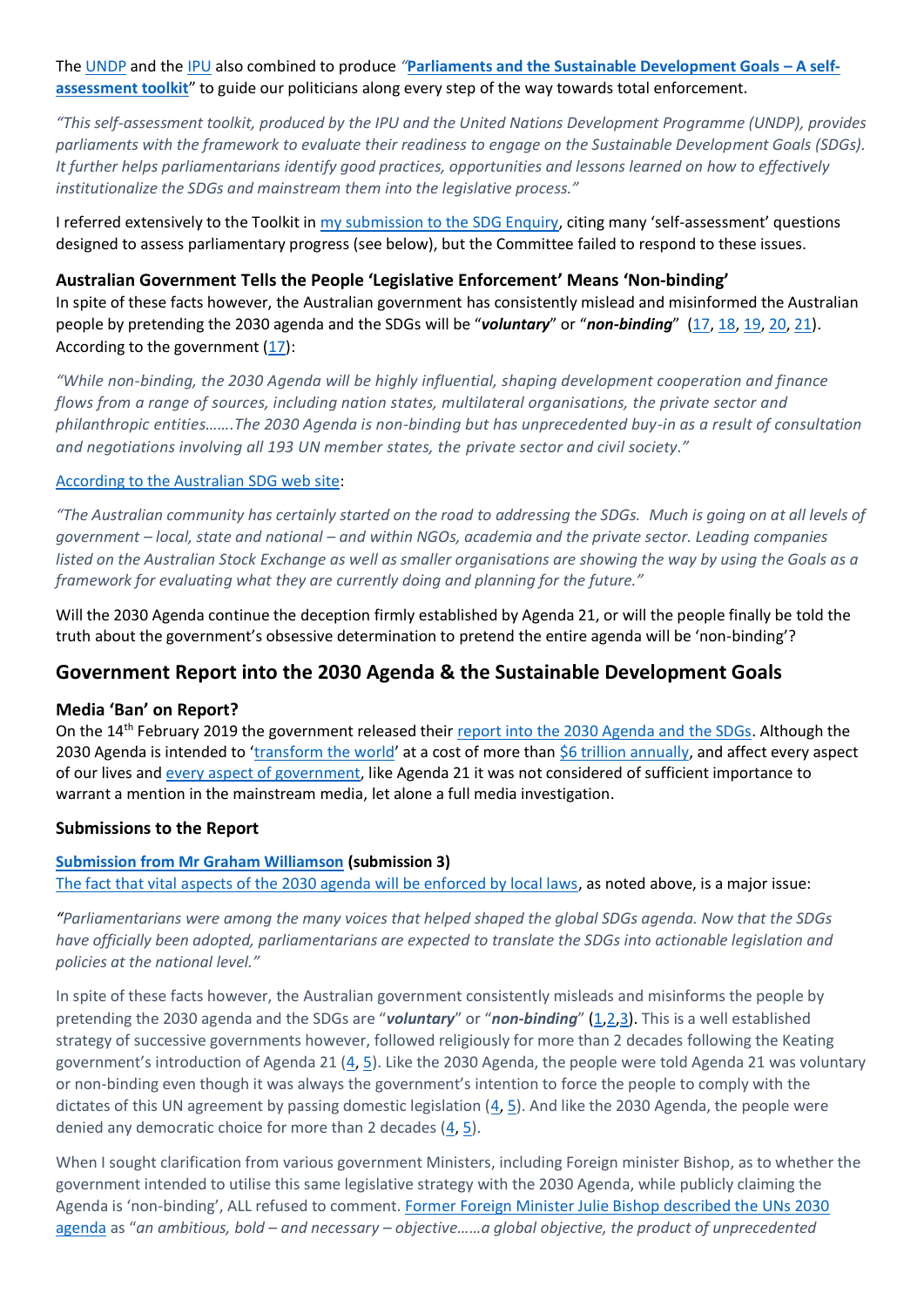*consultation and negotiation*", so why is the government so determined to exclude democratic consideration by the people?.

**Obviously the first step towards 'accountability' is to educate and include the people, and permit them to have an informed democratic vote. Any government which prevents this is clearly NOT an open democratic government and can therefore make no meaningful claim they are dedicated to 'sustainability'.**

### **Self-Assessment Toolkit**

In order to assist governments in this process the IPU and the UN combined to produce a **"Self-[Assessment Toolkit"](https://www.ipu.org/resources/publications/handbooks/2017-01/parliaments-and-sustainable-development-goals-self-assessment-toolkit)  [for governments](https://www.ipu.org/resources/publications/handbooks/2017-01/parliaments-and-sustainable-development-goals-self-assessment-toolkit)** to "*equip parliamentarians to effectively institutionalize the new agenda and mainstream the various goals into the legislative process*." It is instructive to examine the following extracts from this toolkit.

The role of the government is clear, but how does it measure up according to the following self-assessment questions posed by the toolkit?

#### *Questions 4: Making laws in support of the SDGs*

*Parliament will play a key role in supporting the implementation of the SDGs by building a legal framework that enables the goals to be achieved.*

#### *Part A: identifying your baseline*

*Has any review been undertaken to identify the legislative reforms required to support the SDGs? Is draft legislation accompanied by an assessment of the impact that it would have on implementing the SDGs? Are laws tabled with an explanatory memorandum that sets out the impact of the proposed law on relevant SDGs? Does the ministerial speech introducing a law usually explain whether and how the proposed law will progress the SDGs?*

#### *In the past 12 months:*

*How many laws have contained a specific reference to the SDGs? How many proposed amendments have contained a specific reference to the SDGs? How many of these amendments have been adopted?*

**SOLUTION: To** *begin* **to become 'accountable', and to introduce effective 'governance' measures, the government needs to answer all these questions and do so publicly and conspicuously, and cease excluding the people from the entire 2030 Agenda process. False information about proposed legislative enforcement must also cease and the people should be correctly informed that the government intends to enforce the dictates of this UN agreement. Effective governance involves including the people, but to date the government has shown no interest in this.**

#### **CONCLUSION**

It is clear that the government has already devoted significant time and resources to institutionalising the UN driven 2030 Agenda even though there has been no democratic foundation whatsoever. In fact, my requests to the Foreign Minister, and other Ministers, to include this matter in the electoral agenda, met with no response, and no mention of the issue during the last election. Yet, experts agree the entire sustainability agenda can only succeed if it has a solid democratic foundation. At the crux of the matter is whether the government should act as an agent of the United Nations by legislating to enforce the dictates of the UN upon the Australian people, and to do so whilst denying the people any democratic choice. Should imported international agreements prevail against democratic Australian laws? All these issues need to be taken to the people.

Not to do so is to treat democracy, and the Australian people, with utter contempt.

**Following the Money: From 'Non-binding' to Enforcement, to Compel the People to Obey the UN** So what did the Committee, [comprised of 11 Senators,](https://www.aph.gov.au/Parliamentary_Business/Committees/Senate/Foreign_Affairs_Defence_and_Trade/SDGs/~/media/Committees/fadt_ctte/SDGs/a01.pdf) have to say about the 'enforcement' of the provisions of the 2030 Agenda? Did they continue the government's official policy claiming the entire agenda is 'non-binding'?

### **[According to the Report:](https://www.aph.gov.au/Parliamentary_Business/Committees/Senate/Foreign_Affairs_Defence_and_Trade/SDGs/Report)**

### **Recommendation 1**

**7.12 The committee recommends that the Australian Government, through the interdepartmental committee, publish a national Sustainable Development Goals implementation plan that includes national priorities and regular reports of Australia's performance against the goals.**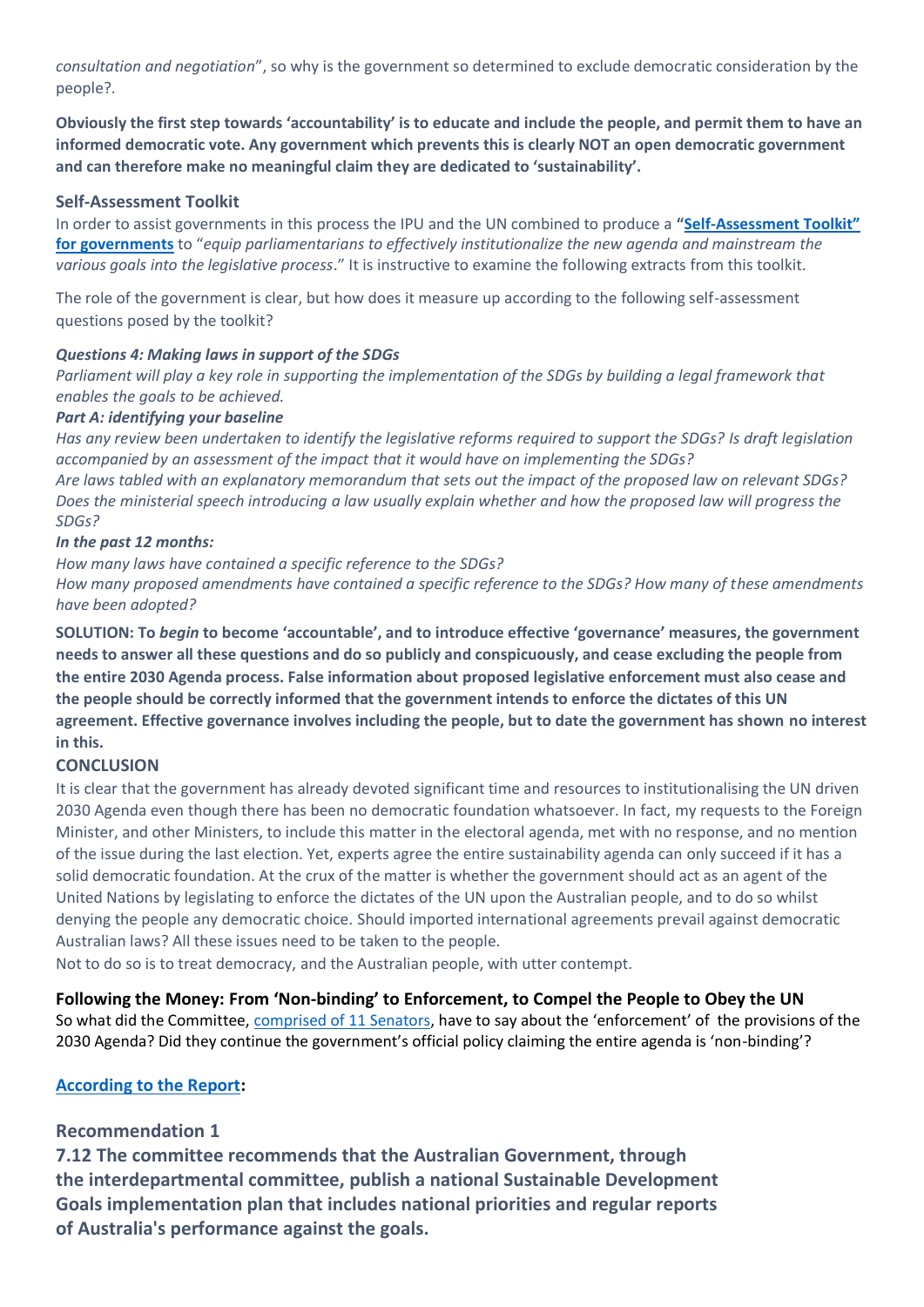### 7.15 Evidence indicates that parliaments can contribute to the implementation of the SDGs through their legislative, budgetary and oversight functions.

Now, finally, our politicians are admitting that legislative enforcement to force the people to comply with the dictates of the UNs SDG agenda may be required, directly contradicting endless government claims that the entire agenda would be 'non-binding'. The Committee's claim that *"parliaments can contribute to the implementation of the SDGs through their legislative, budgetary and oversight functions,'* sounds rather similar however, to the recommendation of the UNs **[Rockefeller sponsored parliamentary SDG guide](https://myworld2015.files.wordpress.com/2017/04/parliamentary-manual-updated.pdf)**:

"*Given their legislative roles, policy oversight and budget approval, Parliaments are central to the development agenda."*

We are reminded by **[Engaging parliaments on the 2030 Agenda and the SDGs: representation, accountability and](https://www.together2030.org/wp-content/uploads/2018/07/Engaging-parliaments-on-the-2030-Agenda-and-the-SDGs.pdf)  [implementation,](https://www.together2030.org/wp-content/uploads/2018/07/Engaging-parliaments-on-the-2030-Agenda-and-the-SDGs.pdf)** that one reason for legislative enforcement is to enforce renewable energy:

*"As an agenda spanning all areas of human activity and the environment, the SDGs may eventually need to be reflected in a country's full legislative body. For instance, making Goal 7 – affordable, reliable, sustainable and modern energy for all – a reality may require countries to put in place legislation to speed up the roll out of renewables and increase electrification……"*

### **Global Obligations & Reputation to Supersede Democratic Domestic Obligations**

Since the globalist agenda driving the 2030 Agenda dictates that Australian interests should come last, the deliberations of the Committee are not surprising. [According to the Report,](https://www.aph.gov.au/Parliamentary_Business/Committees/Senate/Foreign_Affairs_Defence_and_Trade/SDGs/Report) and the submissions of [Strategic](https://www.aph.gov.au/DocumentStore.ashx?id=549df540-9c34-47ea-a2e4-d0c629b87b2d&subId=564549)  [Sustainability Consultants](https://www.aph.gov.au/DocumentStore.ashx?id=549df540-9c34-47ea-a2e4-d0c629b87b2d&subId=564549) and the [United Nations Association of Australia](https://www.aph.gov.au/DocumentStore.ashx?id=2d8a3aa4-d0c4-4807-a630-ec2cc79050d9&subId=564543) (UNAA), which they cite:

2.39 [Strategic Sustainability Consultants](https://www.aph.gov.au/DocumentStore.ashx?id=549df540-9c34-47ea-a2e4-d0c629b87b2d&subId=564549) cautioned that not adhering to the SDGs *'may damage our reputation internationally and strain our relationships with both our neighbours and our allies'*.

### [UNAA argued:](https://www.aph.gov.au/DocumentStore.ashx?id=2d8a3aa4-d0c4-4807-a630-ec2cc79050d9&subId=564543)

*If Australia wishes to remain prosperous, advance the rules-based international order and maintain its soft power as a good international citizen, we will need to demonstrate a more serious commitment to the SDGs than at present.*

### 2.40 [It warned:](https://www.aph.gov.au/DocumentStore.ashx?id=2d8a3aa4-d0c4-4807-a630-ec2cc79050d9&subId=564543)

*…Australia's commitment and leadership will not be taken seriously if it cannot demonstrate its international commitments domestically. In recent years Australia has been criticised for its failure to adhere domestically to some international norms, and Australia's decline since 2015 in meeting the SDGs brings into question its commitment to achievement domestically.*

### **The United Nations is clearly warning, or threatening Australia, that the only way to remain 'prosperous' is to obey the UN.**

### **Outcome of the Government's SDG Enquiry**

### **Commonwealth to Continue Acting as Agent of UN?**

The legislative enforcement of the provisions of UN agreements in Australia is clearly not possible unless there is a high degree of cooperation between the Commonwealth and the UN, the former acting as an agent or minion of the UN. This fundamentally undemocratic, some may say 'treasonous' relationship with the UN is clearly visible from more than half a century of precedents in regard to human rights 'law', the whole process being initiated by the 'non-binding' [UN Declaration of Human Rights](http://www.un.org/en/universal-declaration-human-rights/) in 1948. A constant flow of 'non-binding' human rights agreements followed, and the acceptance of these 'rights' by countries around the world has been the fundamental factor which has converted these 'non-binding' agreements into what are now considered to be binding laws ([22,](http://medicalwhistlebloweradvocacynetwork.com/hard-vs-soft-international-law) [23,](https://lawaspect.com/universal-declaration-human-rights-hard-law-instrument/) [24,](https://univ-droit.fr/recherche/actualites-de-la-recherche/parutions/21127-tracing-the-roles-of-soft-law-in-human-rights) [25\)](http://classic.austlii.edu.au/au/journals/AUIntLawJl/2000/3.pdf). Of course, as noted above, this whole process accelerated significantly in the 1990s due to Agenda 21. The Enquiry indicates that the government fully intends to continue to transfer their allegiance from the people of Australia to the UN.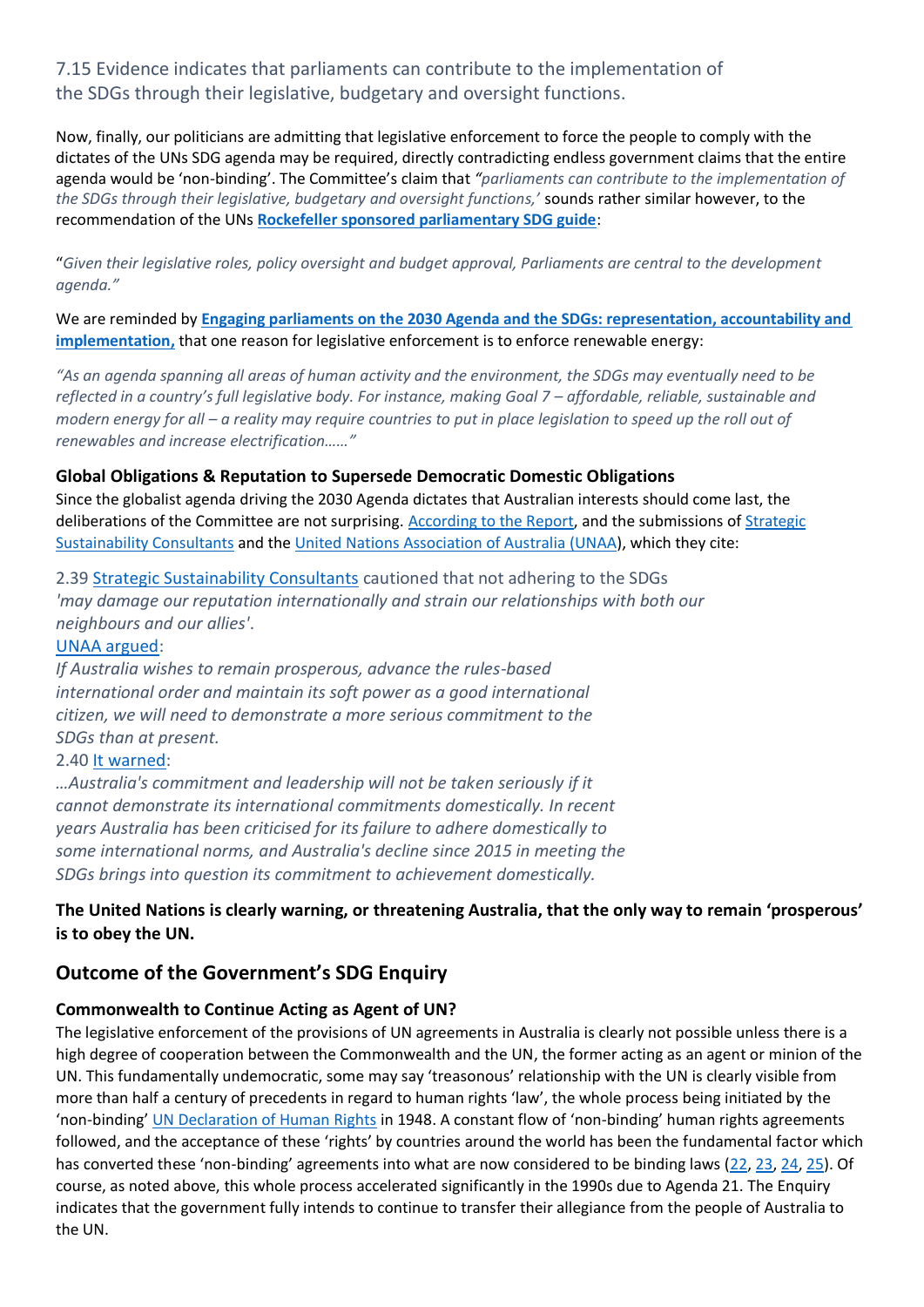### In fact, the government's SDG Enquiry follows UN instructions in the UNs **[Rockefeller sponsored parliamentary SDG](https://myworld2015.files.wordpress.com/2017/04/parliamentary-manual-updated.pdf)  [guide:](https://myworld2015.files.wordpress.com/2017/04/parliamentary-manual-updated.pdf)**

### *"Parliamentary Mechanisms: Committees/Caucuses*

*Therefore publicity, awareness creation and extensive outreach must be undertaken within parliament to create awareness and attract interest from as wide a membership as possible The overall aim of having such committees/ caucuses in Parliament is in recognition of the vital role of Parliaments and Parliamentarians in enhancing planning, implementation, monitoring and accountability of interventions in development through legislation and resource allocation as well as through oversight and parliamentary scrutiny of the work of the executive; promoting democratic norms, people centered governance and development in Africa. Also Parliaments play critical roles in Legislation Oversight and Representation which helps in ensuring achievement of the global development agenda. Parliaments can set up either an SDG committee or a coordination committee for SDGs that does overall coordination of the work of other committees and ensure that their work supports SDG implementation. Thus coordination of SDGs in parliament could be the overall aim; if parliaments decide to set up a coordination committee, or a key role of the committee if they decide to set up an SDG committee.*

### *This committee will ensure the following:*

*1. Awareness raising of SDGs within in parliament and ensuring that there is buy-in on the SDGs among parliamentarians* 

*2. Coordination: Ensuring that the work of all committees supports SDG implementation. This requires that the committee is familiar with the SDG goals and targets relevant to each committee and the works with that committee to ensure that the work of the committee addresses these goals and targets relevant to it* 

*3. Financing: Appropriation is the work of a specific committee but the SDG committee needs to be familiar with SDG progress and so be able to work with the appropriation committee to ensure that allocation reflect the priorities in the country i.e. those sectors or geographic areas that are most lagging behind* 

*4. Data: The committee will ensure availability of data on SDG progress to inform the work of all committees in setting priorities and allocating resources for SDG implementation* 

*5. Engagement with other stakeholders: in SDG implementation: the committee will reach out to other stakeholders and coordinate their engagement with parliament in the implementation of the SDGs. They will link them up with relevant committees in parliament as well as provide a 2-way feedback; on parliamentary processes on the SDG and the feedback of stakeholders to relevant committees* 

*6. Accountability: the committee will work with the relevant committees; oversight, public accounts etc. as well as engage with citizens to gather citizen feedback on how SDG implementation is impacting on their lives to improve the accountability* 

*7. Learning and sharing: it will be the responsibility of the committee to compile, disseminate and share information on what the parliament is doing on the SDGs. Different committees will work on issues relevant to the different goals and targets based on their mandate but it is only the SDG committee that will have an overall picture of everything."*

### **As is noted by the UN, a fundamental part of this process is to [embed the details of the 2030 Agenda into the](https://dfat.gov.au/aid/topics/development-issues/2030-agenda/Pages/sustainable-development-goals.aspx)  [bureaucracy](https://dfat.gov.au/aid/topics/development-issues/2030-agenda/Pages/sustainable-development-goals.aspx) beyond the reach of democratic considerations such as a change of government.**

### **The Commonwealth has shown no desire to reverse this direction and put Australia, and Australian interests, first**

### **New Domestic Laws or Global Laws, Both Controlled by the UN?**

To this point we have focussed on domestic law and the processes by which international agreements are used by the UN to coerce countries around the world to convert the provisions of such agreements into domestic laws  $(6, 7, 7)$  $(6, 7, 7)$  $(6, 7, 7)$  $8, 26$  $8, 26$ .). This permits the UN to control domestic laws right around the world [\(6,](http://www.galileomovement.com.au/docs/gw/Agenda21MediaFacts.pdf) [7,](http://theclimatescepticsparty.blogspot.com/2019/01/subversion-of-democracy-by-persistent.html) [8,](http://www.galileomovement.com.au/docs/gw/COAG_Democracy_Agenda21.pdf) [26\)](http://theclimatescepticsparty.blogspot.com/2018/10/should-our-children-have-democracy.html). Various methods are used by the UN and the global community to pressure countries to become good 'global citizens', comply with their 'global obligations', and abandon their democratic domestic obligations in their own countries.

But there is yet another aspect to all this, and that is the effect of these 'non-binding' agreements upon global law.

Non-binding international agreements are used to establish international norms of behaviour which automatically transform into binding customary international law [\(6,](http://www.galileomovement.com.au/docs/gw/Agenda21MediaFacts.pdf) [7,](http://theclimatescepticsparty.blogspot.com/2019/01/subversion-of-democracy-by-persistent.html) [8,](http://www.galileomovement.com.au/docs/gw/COAG_Democracy_Agenda21.pdf) [22,](http://theclimatescepticsparty.blogspot.com/2018/10/should-our-children-have-democracy.html) [27,](https://clexit.net/2018/09/19/from-clexit-to-unexit/) [28,](http://www.galileomovement.com.au/docs/gw/UNsolutions_or_OZsolutions.pdf) [29,](http://www.eajournals.org/wp-content/uploads/Role-of-Soft-Law-in-Environmental-Protection-An-Overview.pdf) [30,](https://www.aph.gov.au/About_Parliament/Parliamentary_Departments/Parliamentary_Library/Publications_Archive/CIB/cib9596/96cib17) [31,](http://www.unesco.org/new/en/social-and-human-sciences/themes/advancement/networks/larno/legal-instruments/nature-and-status/) [32,](http://www.austlii.edu.au/au/journals/FedLRev/1996/3.pdf) [33,](http://www.lec.justice.nsw.gov.au/Documents/prestoncj%20globalisation%20and%20harmonisation%20of%20environmental%20law%20-%20(2013)%2016%20apjel%201.pdf) [34,](http://www.austlii.edu.au/au/journals/AUIntLawJl/2002/4.pdf) [35,](https://web.archive.org/web/20150409134841/https:/www.unesco.de/wissenschaft/bis-2009/invaluable-role-of-soft-law.html) [36\)](http://www.austlii.edu.au/au/journals/MqJICEL/2006/11.html). Furthermore, this process binds ALL countries, not just signatory countries, as is the case with treaties. **By utilising the term 'nonbinding' to describe these agreements the UN maximises the buy-in, especially when it comes to controversial initiatives [\(7\)](http://theclimatescepticsparty.blogspot.com/2019/01/subversion-of-democracy-by-persistent.html). Clearly, this is a process of stealth and blatant deceit, a process made possible by our elected representatives**.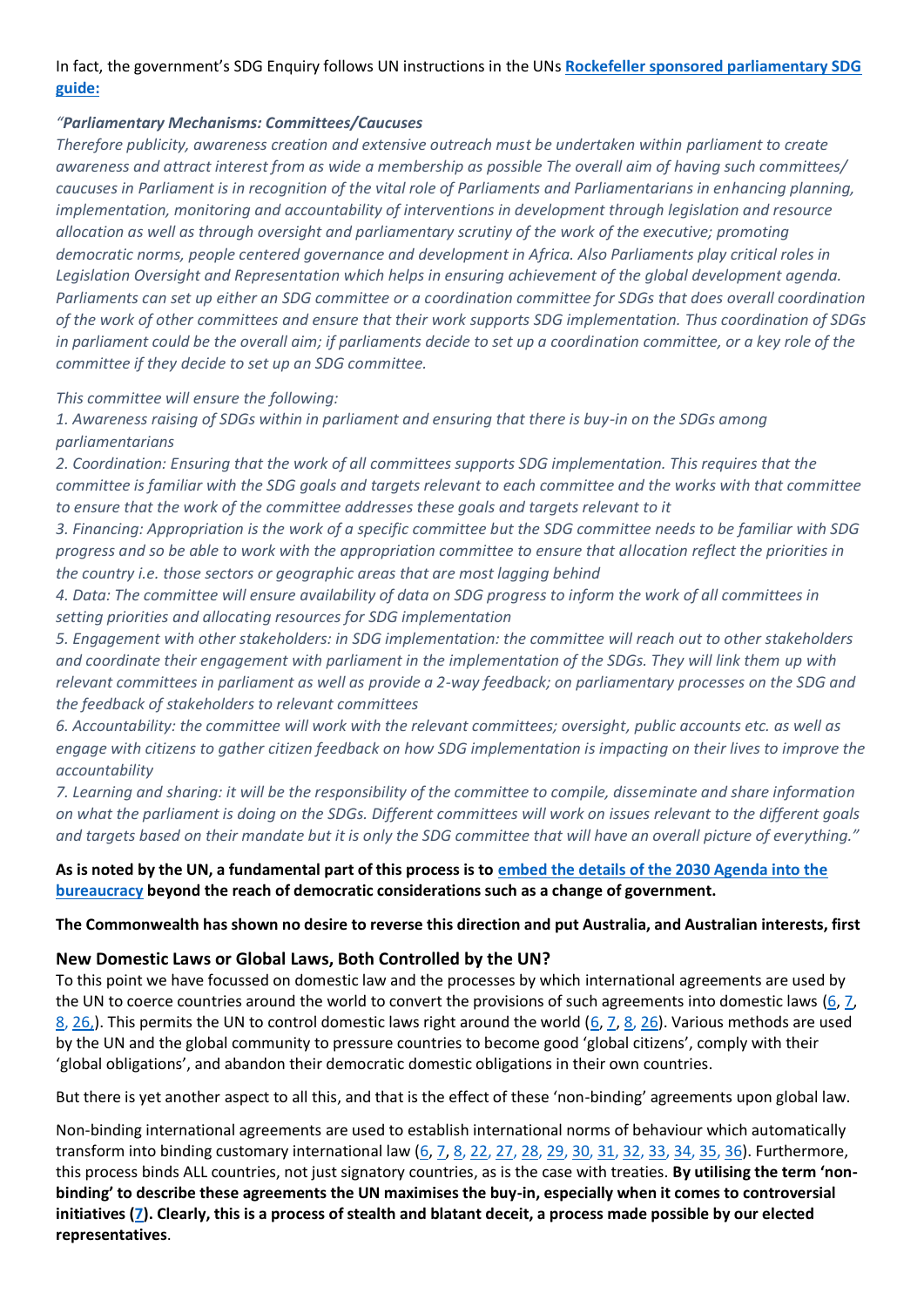### As [Dinah Shelton points out,](https://scholarship.law.gwu.edu/cgi/viewcontent.cgi?article=2048&context=faculty_publications) non-binding agreements are the preferred option when scientific evidence is lacking:

*"Non-binding instruments are faster to adopt, easier to change, and more useful for technical matters that may need rapid or repeated revision. This is particularly important when the subject matter may not be ripe for treaty action because of scientific uncertainty or lack of political consensus (Raustiala 2005: 582). In such instances, the choice may not be between a treaty and a soft law text, but between a soft law text and no action at all. Soft law may help mask disagreements over substance, overcome competing visions of organizations' purposes and resolve institutional crises (Schäfer 2006: 194).….."*

And [as Joshua Wood indicates,](https://web.archive.org/web/20180410020228/https:/www.ruleoflaw.org.au/customary-international-law/) the progressive and insidious nature of customary international law does not require consent:

### *"Consent and International Customary Law*

*it has long been a tenet of international law that a state must expressly consent to a rule (by, for example, signing a treaty) before it can be legally bound by the rule. Customary international law not only upsets this idea of consent, it does it by stealth."*

Wood further discusses the issue of consent from the point of view of the International Court of Justice (ICJ):

### *"The ICJ, Consent, and Opinio Juris*

*At first, in some of its earliest decisions, the ICJ acknowledged the importance of consent when it suggested a state could exempt itself from an opinio juris rule if that state had expressly and repeatedly rejected the rule's application from inception ("persistent objector") ([United Kingdom v.Norway](https://web.archive.org/web/20180410020228/http:/www.icj-cij.org/docket/files/5/1809.pdf)[15](https://web.archive.org/web/20180410020228/https:/www.ruleoflaw.org.au/customary-international-law/#note-10498-15)). Soon thereafter, however, the ICJ reversed position and has since frequently ruled that states cannot opt out of customary international law either in full or in part. ………Indeed, most worryingly, customary international law can render meaningless a state's choice to join (or not join) a treaty, despite treaties being the most basic legal expression of a state's consent……."*

### Wood draws attention to the '*incrementalist*' nature of customary international law, and the fact the current situation has been created by nation states themselves:

*"Now it is true that it is the states themselves that allow this customary international law regime to continue. Legally speaking, were enough states willing to withdraw from or re-write the [VCLT](http://www.austlii.edu.au/au/other/dfat/treaties/1974/2.html) (and any other treaties like it), the states could dismantle the customary international law regime or at least give themselves greater power of consent. Instead the states have done the opposite – close to 2/3 [of UN members](https://web.archive.org/web/20180410020228/https:/treaties.un.org/pages/ViewDetailsIII.aspx?src=TREATY&mtdsg_no=XXIII-1&chapter=23&Temp=mtdsg3&clang=_en%5d) have ratified the [VCLT](http://www.austlii.edu.au/au/other/dfat/treaties/1974/2.html) – and, ironically, the ICJ has deemed the [VCLT](http://www.austlii.edu.au/au/other/dfat/treaties/1974/2.html) itself to contain opinio juris and as such binding on all states (Costa Rica v. Nicaragua).[28](https://web.archive.org/web/20180410020228/https:/www.ruleoflaw.org.au/customary-international-law/#note-10498-28)*

*Admittedly, therefore, it cannot be said that the customary international law regime is being forced wholesale on the states. The states did, at least to begin with, give their consent to exist under the customary international law regime in the first place. By failing to take that control back, the states have in a sense continued that consent."*

### **The bottom line is, (initially) the only power the UN has to interfere in the domestic affairs of sovereign nations is that power which has been freely surrendered by the nations themselves. And of course, the nations pay the UN for this privilege.**

As Jennifer Oriel points out in **"[This is a United Nations scheme to overturn our sovereignty](https://www.theaustralian.com.au/opinion/this-is-a-united-nations-scheme-to-overturn-our-sovereignty/news-story/ad62f83610f9e53ba4720c14351c9ff5?nk=3de725e3bb3b776c26660bf31339e256-1539139654)**":

**"***The UN is making extraordinary efforts to suppress truth by attacking freedom of speech……. The UN's march against democracy, truth and freedom might be laughable if we weren't funding it. But the Western*  taxpayer pours millions into an organisation that rejects our most fundamental values while saddling free-world *states with unsustainable debt."*

Our globalist politicians, on both sides of parliament, are committed to the [suicide of democratic Western countries.](https://quadrant.org.au/magazine/2012/03/global-governance-v-democratic-sovereignty/)

### **Concluding Comments**

#### **Intent Clear**

It is perfectly clear, as was the case with Agenda 21, that the government always intended the UN dictates of these agreements to be enforced upon Australian citizens so they could be penalised or gaoled for disobeying